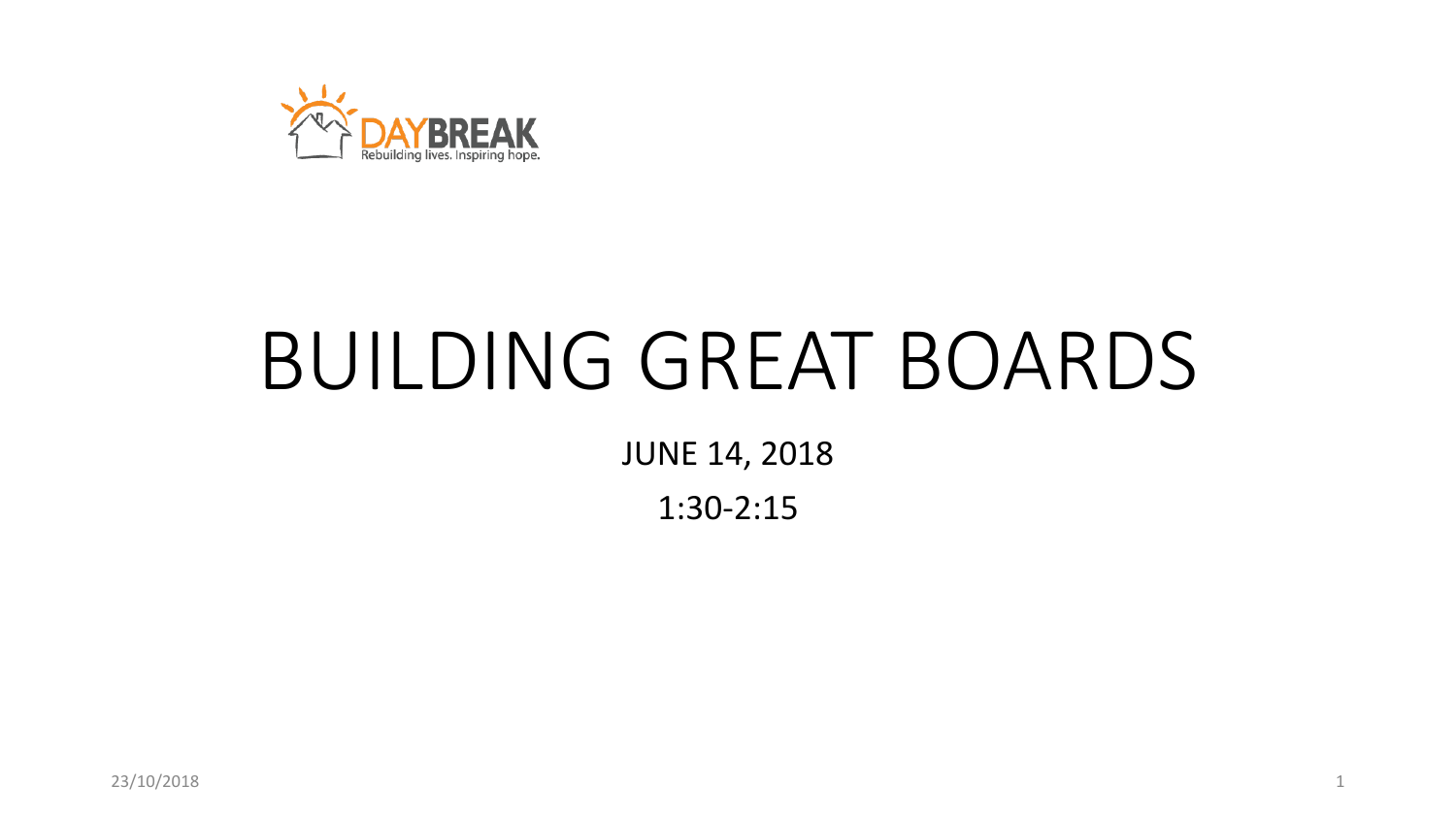

#### AGENDA

- Describe why strong boards are required for successful management
- Describe the roles and responsibilities of your Board Directors
- Recruit the Directors you need
- Develop a relevant Orientation package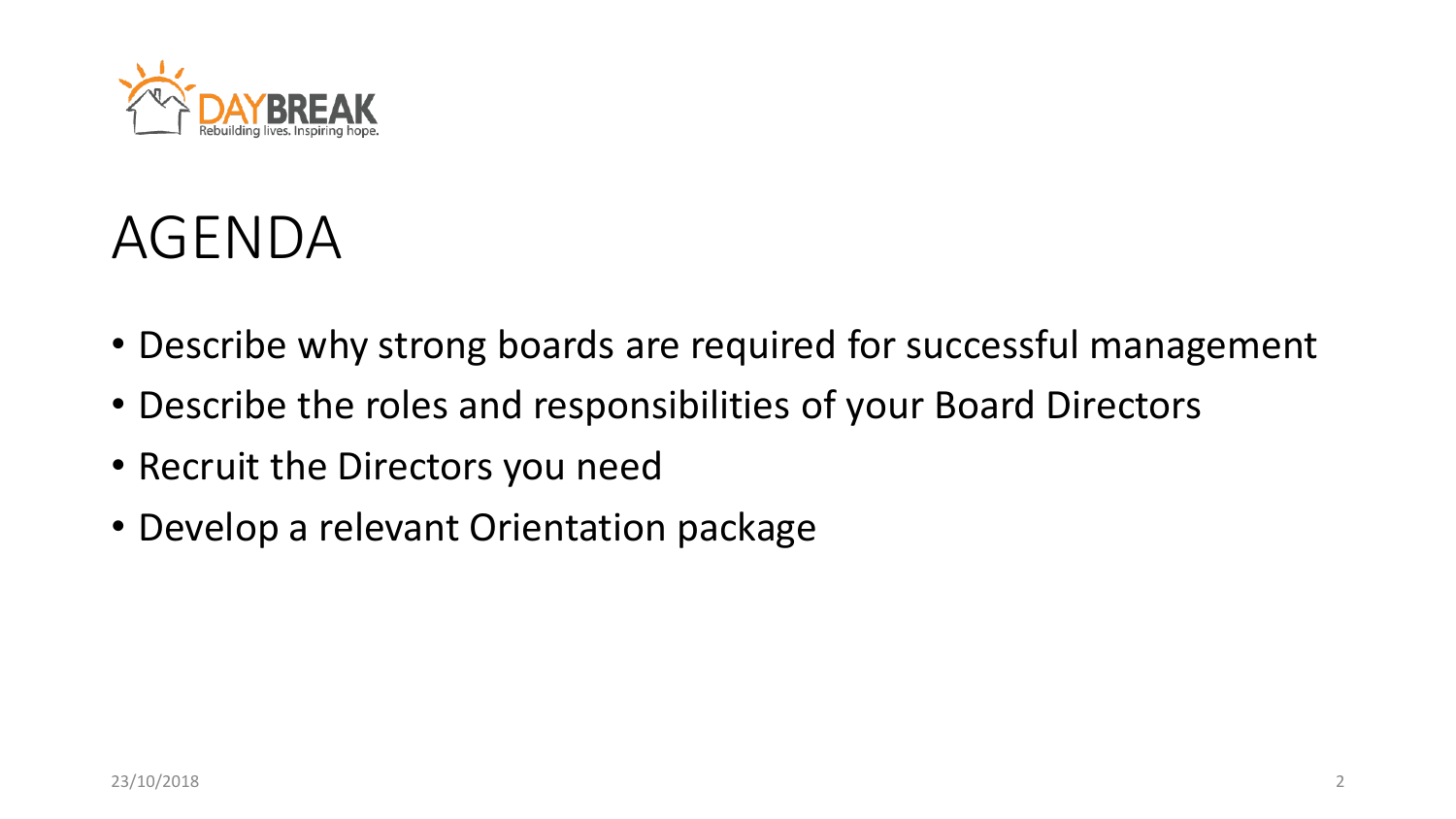

### FACT: We need Boards of Directors as part of our overall organizational structure.

### WHY?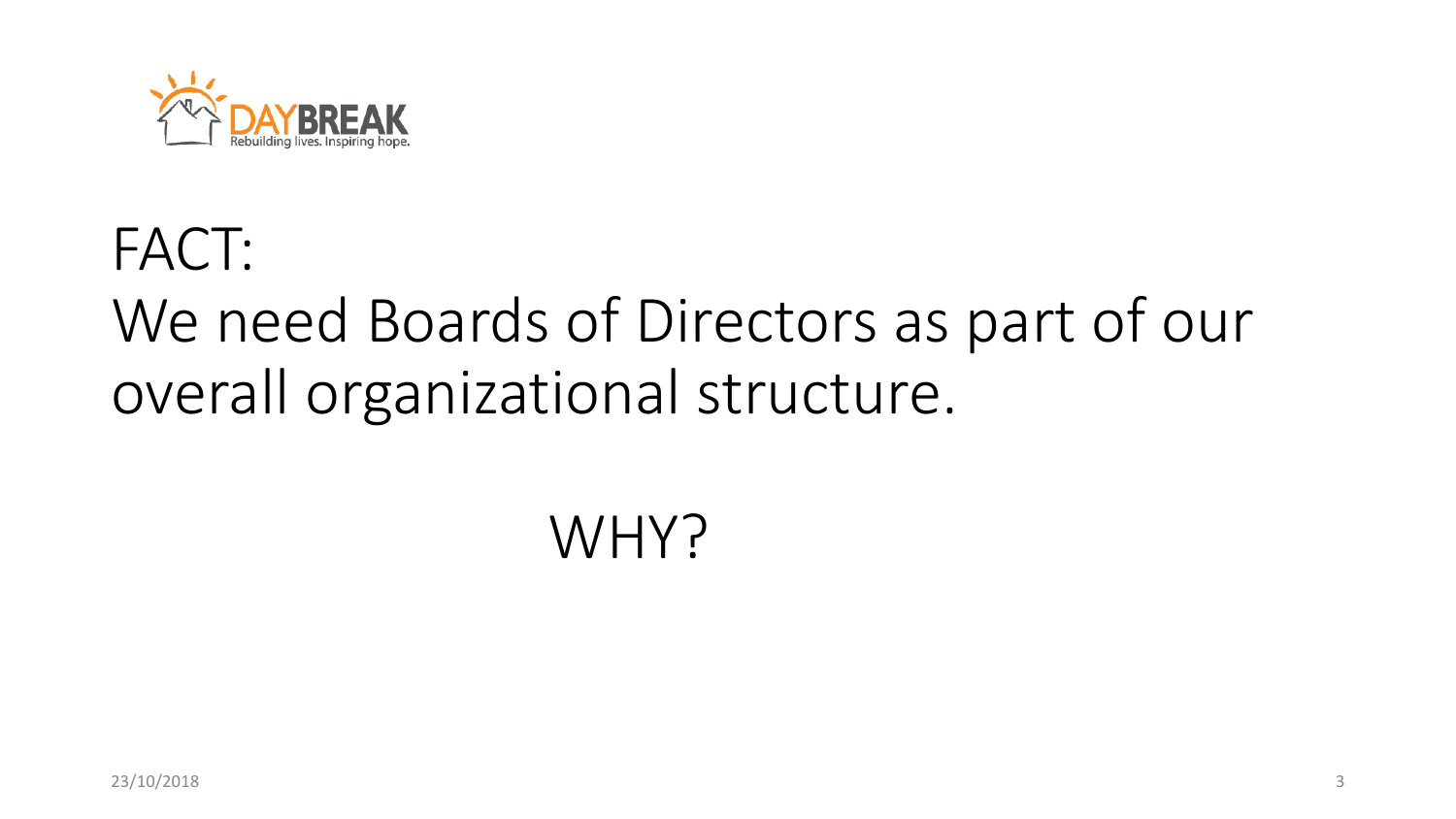

## Ask Yourself

#### Hand Put # 1 Group Exercise # 1: Who Does What?

#### What expectations do you have of your Board?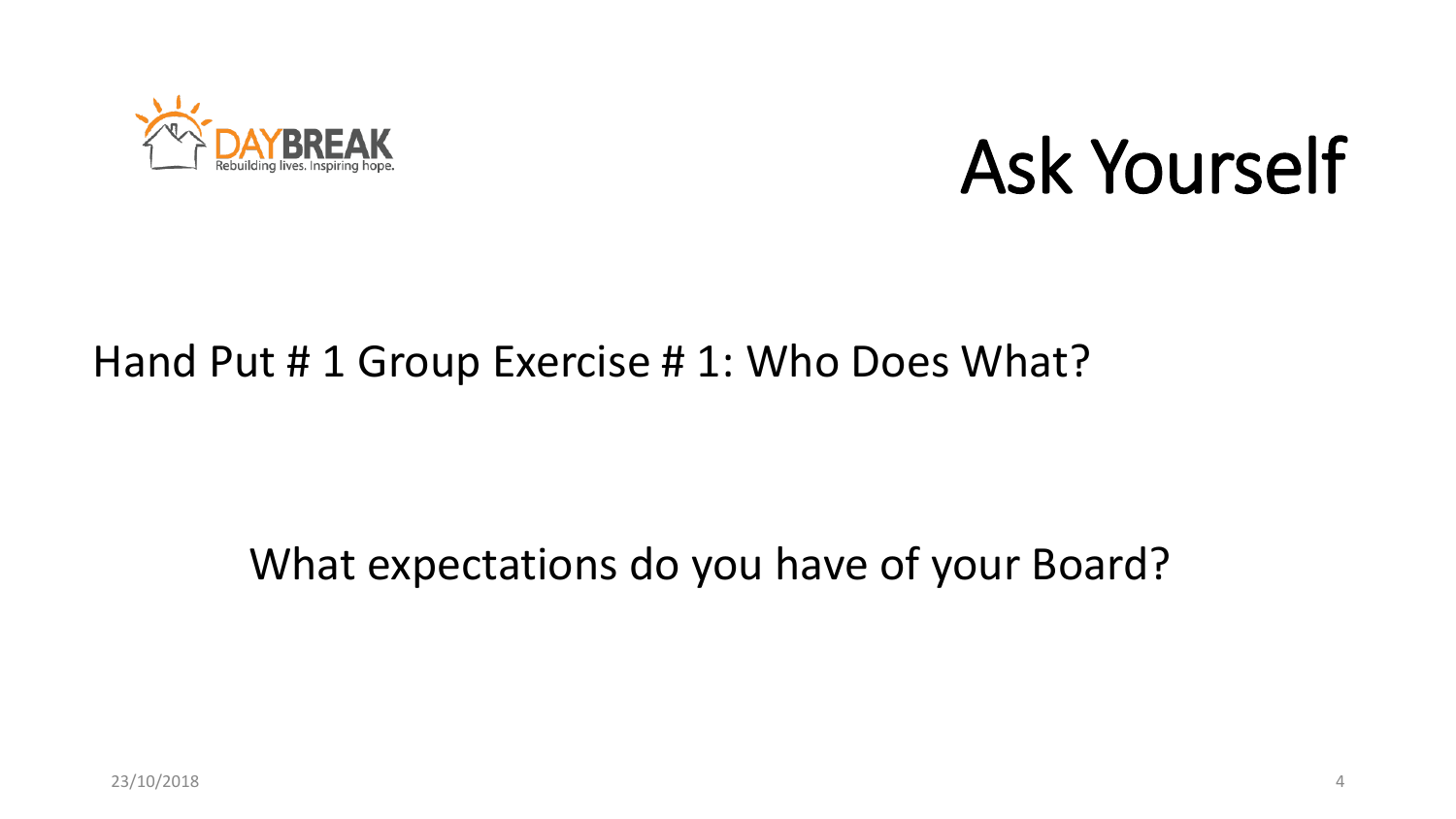

### Ask Yourself

#### Hand Out # 2 Group Exercise # 2: Understanding Board models

#### Which Board Model do you currently have?

Which Board model would help you become more effective?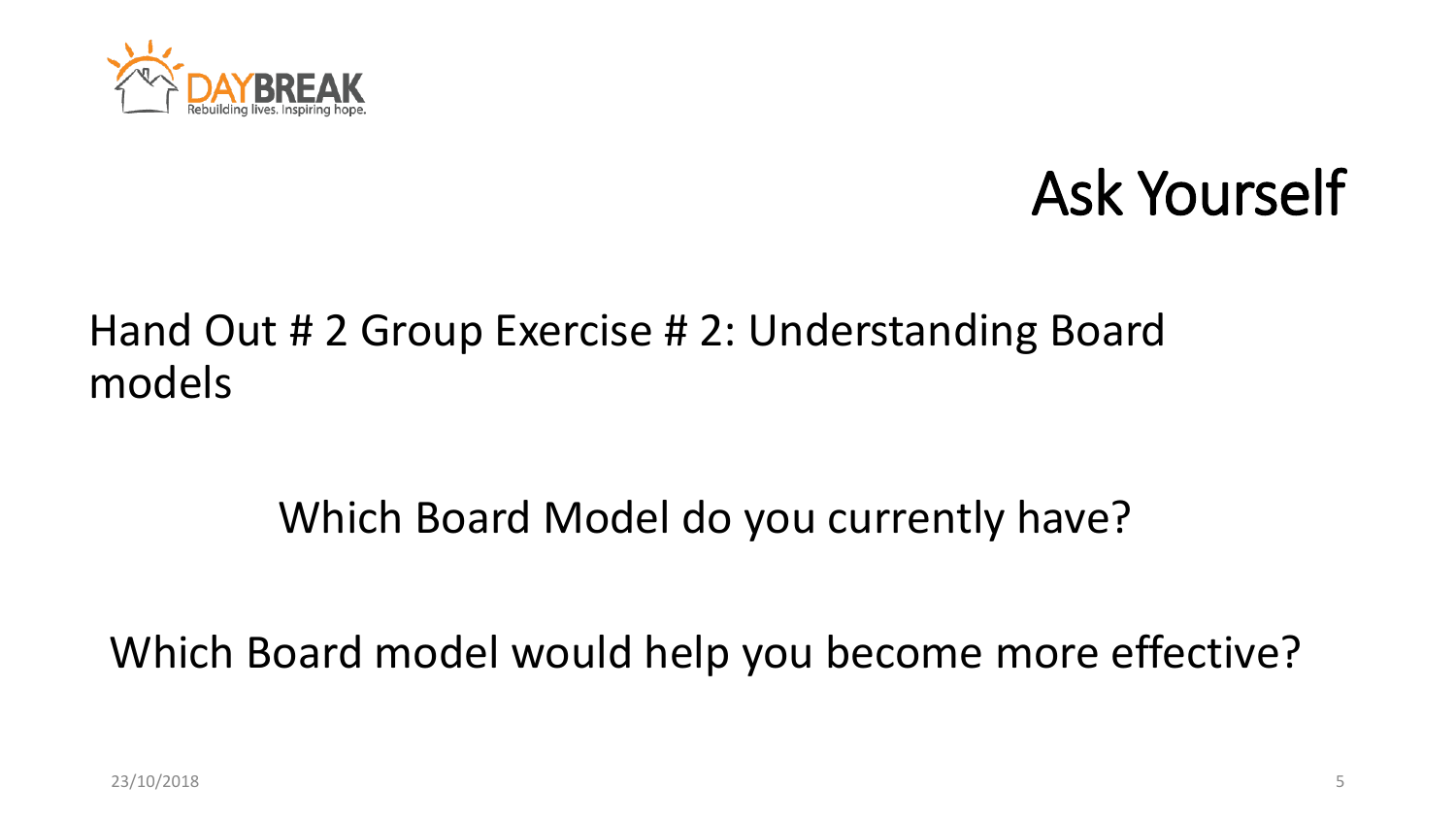



#### Handout # 3: Board Duties

- Are your Board Directors aware of their duties?
- Why not?
- What can you do to ensure they do?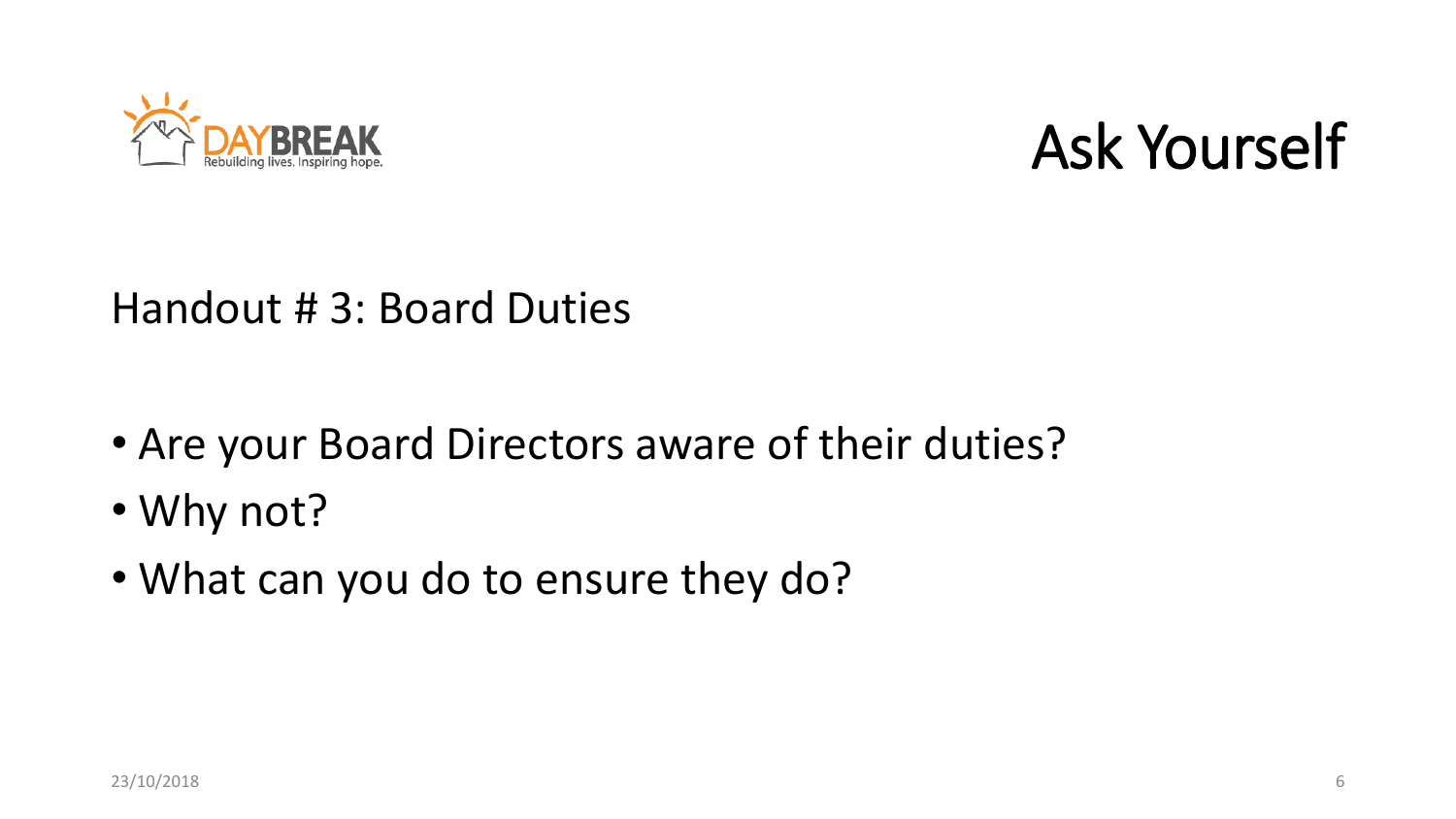

### High Performing Boards

Educate Directors on expectations of their basic legal responsibilities Directors accept personal accountability for their legal responsibilities Boards follow their on their basic legal responsibilities:

- (1) **duty to manage** /delegate and supervise,
- (2) "0" tolerance for breach of **duty of loyalty** to the organization: i.e. acting honestly and in good faith (and declaring any conflict)
- (3) **duty of care**: exercising diligence and skill that a prudent person would in similar circumstances: a matter of *means to an end* taking precedence over the actual decision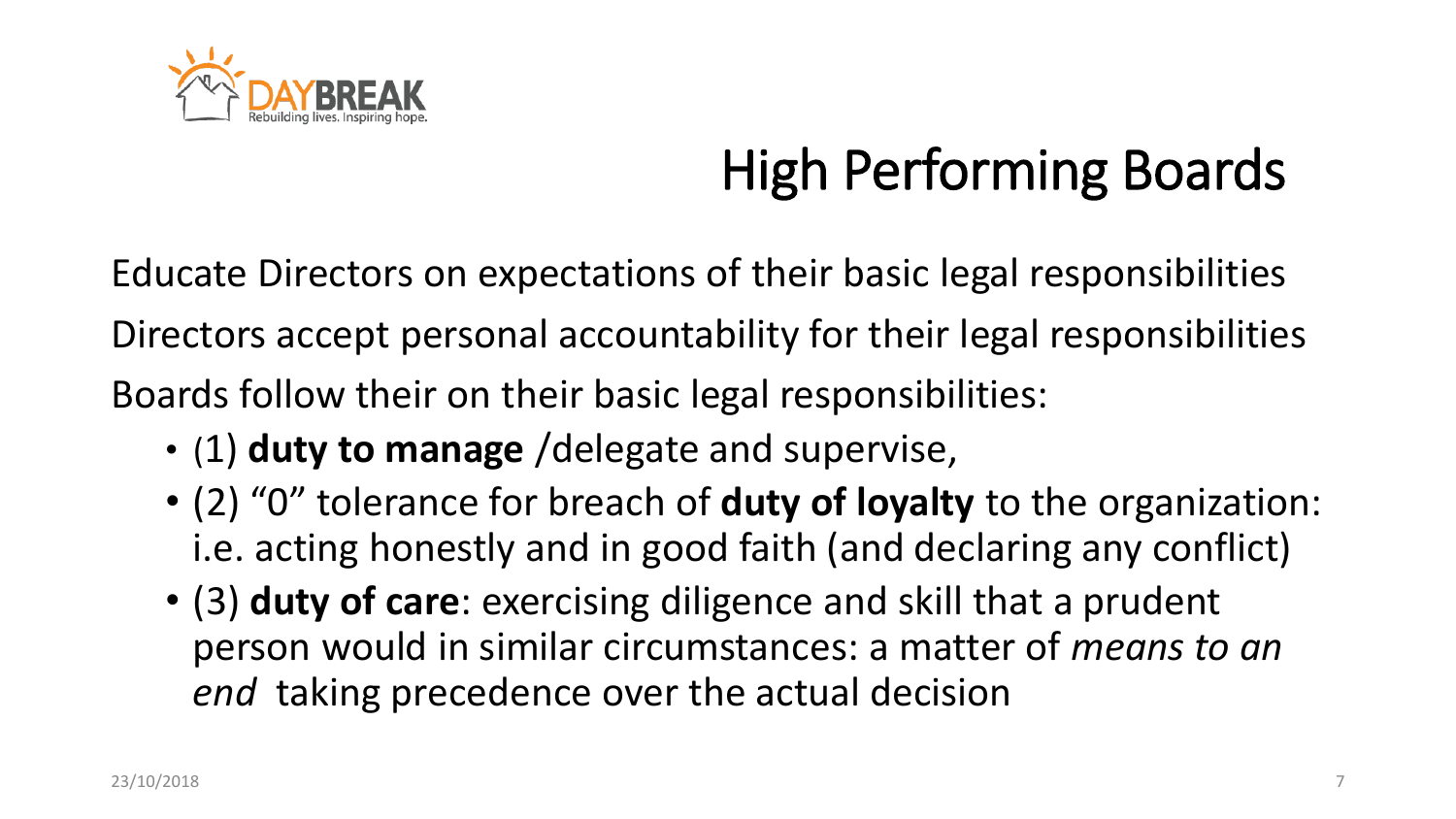

#### WHY Build Great Boards

- The payoff in building a strong board is the ability of the organization to deliver high performance on a sustained basis, and to attract highly qualified talented people to the Board
- Qualified talented people bring expertise, strategic guidance, financial support and passion to fulfill an organization's highest aspirations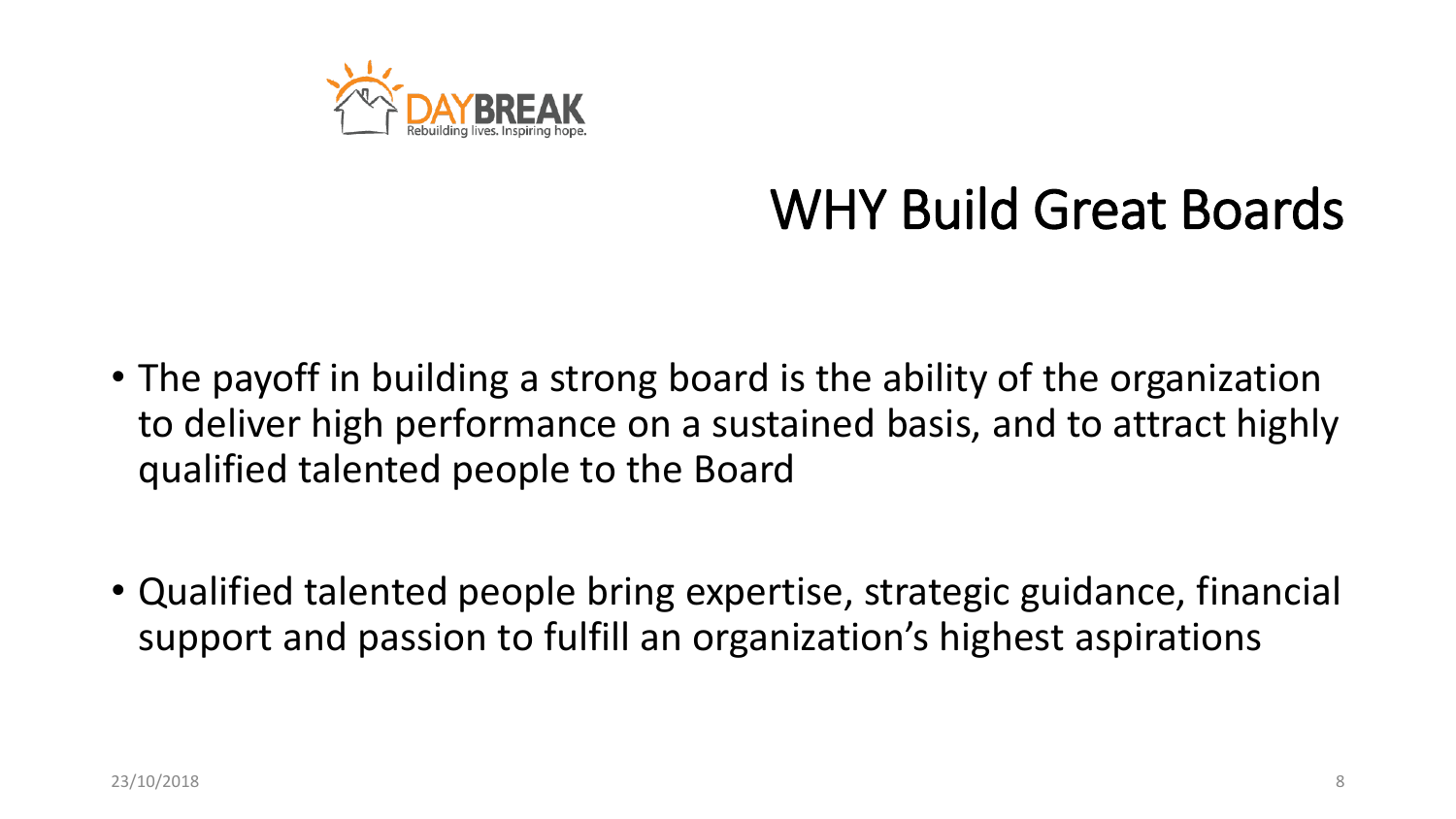

## High Performing Boards

- Shape the direction through their mission, strategy and key policies
- Ensure leadership, resources and finances are in place to support the vision
- Monitor their own performance and that of the organization
- Expect prompt corrective action when needed
- Respond proactively to their environment
- Sustain commitment to enable effective Board practices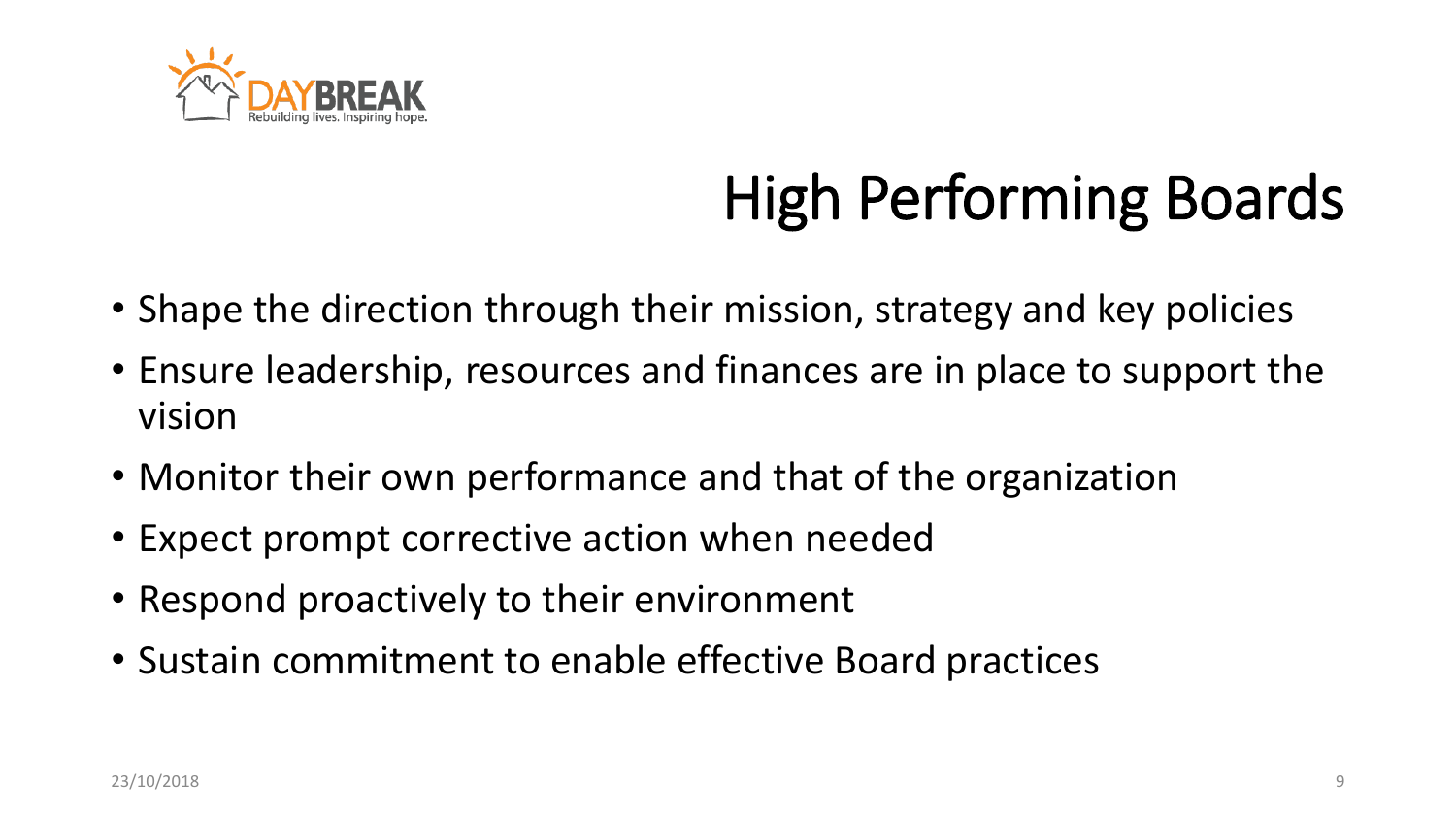

## Directors on Great Boards:

- Take attendance, ask the right questions and keep minutes of meetings
- Implement Codes of conduct, conflict, confidentiality, privacy, respect, grievance process
- Establish a matrix for Board recruitment: Competency (functional knowledge), Behaviour (group dynamics/roles), Strategic alignment
- Develop position description for officers, committee chairs and directors
- Require Committee terms of reference
- Self assess performance after each Board meeting & on committees & annually as a Board, with and for each other and for the Chair
- Are accountable to each other for building and sustaining performance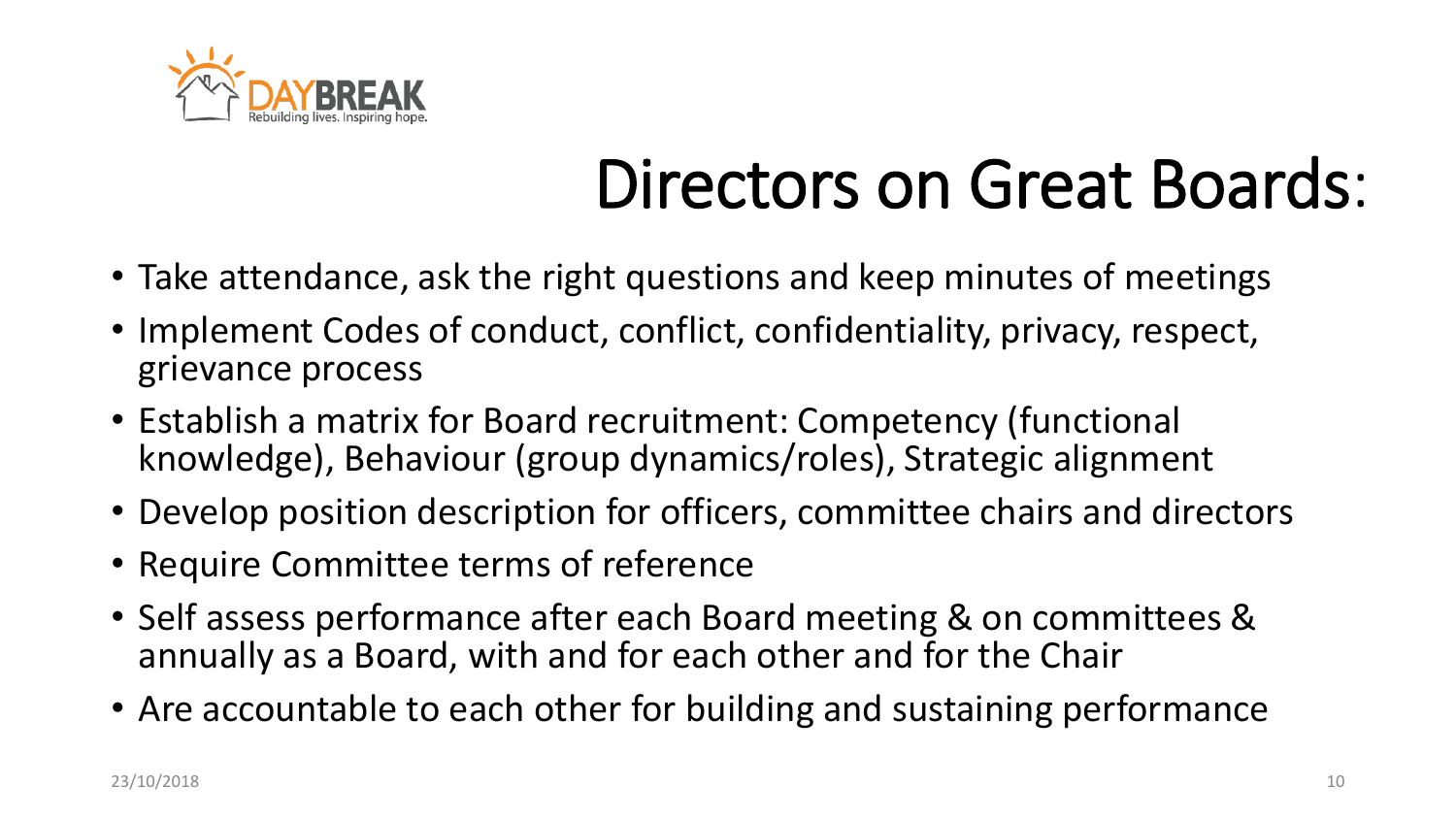

## Building a Dynamic "Great" Board

- 1. What do *I* need to know about the organization?
- 2. What do *I* want to know about the organization?
- 3. What is *my role* in sharing information with the other Directors ?
- 4. How can *I* encourage other Directors to apply their best thinking in support of the organization's strategy and vision
- 5. What board decision, action or outcome do *I* wish to influence as part of my duty as a Board member?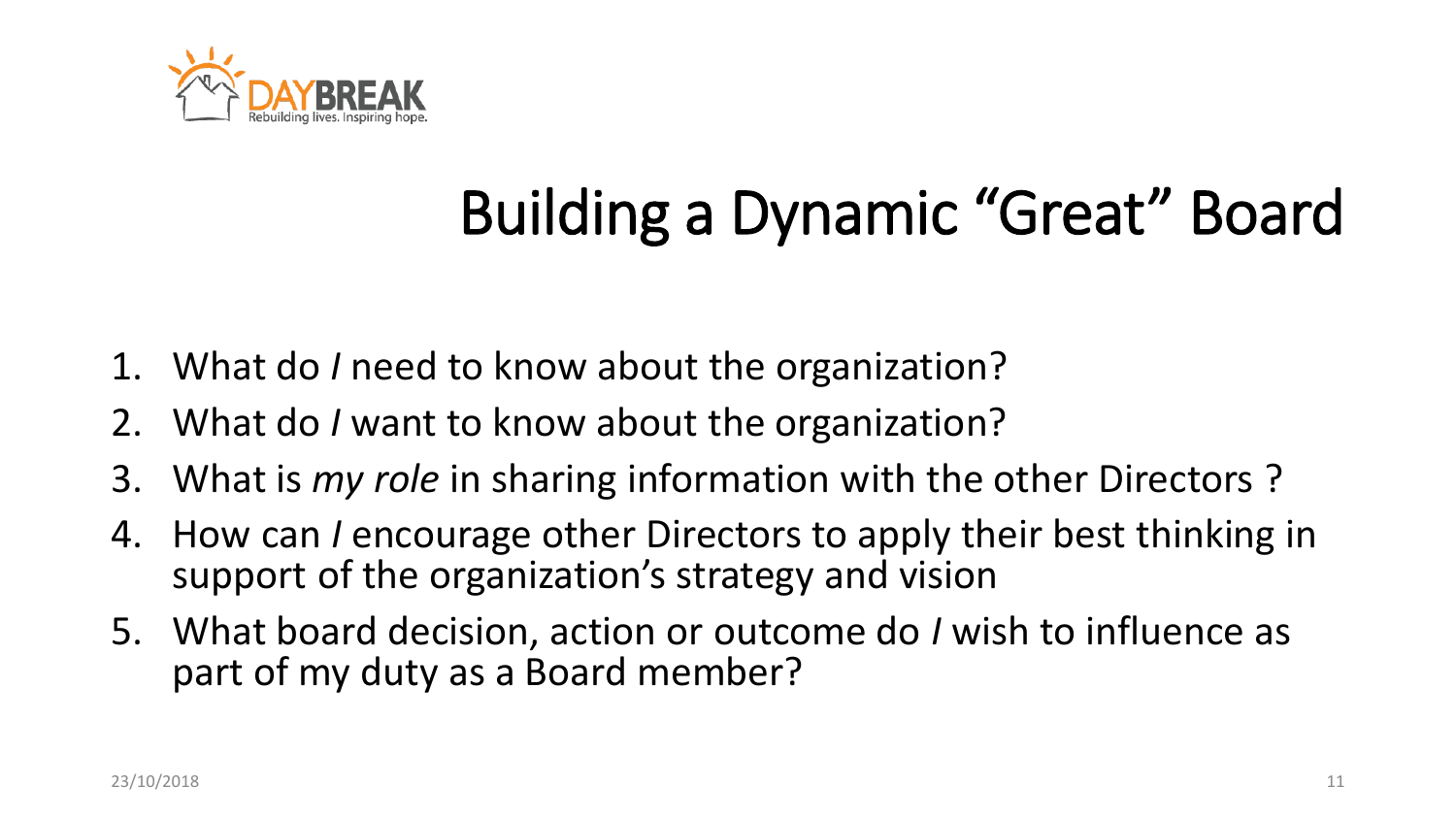

## Steps to Building a (Dynamic High Performing) Great Board

- Establish an explicit, formal process with accountability and leadership to build a dynamic Board
- Identify ongoing opportunities to review Board performance using a reliable, objective and valid (diagnostic) process
- Share and discuss implications of the findings
- Agree on SMART goals and create an implementation plan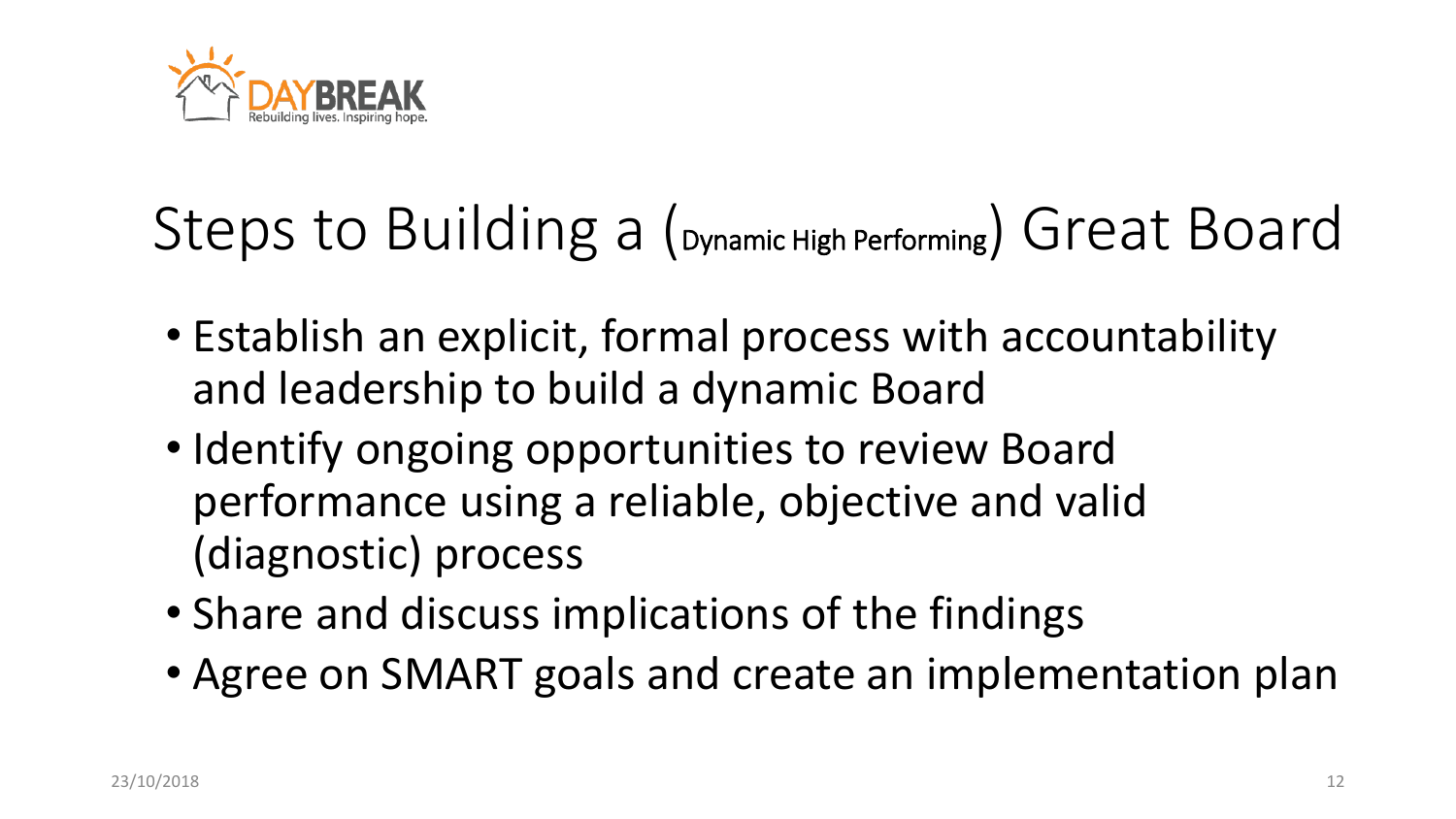

### Director Recruitment

- Design a Nominations process that is transparent, objective and reliable and select key directors on the Committee
- Create and implement skills and behaviour matrices to identify gaps
- Develop Director job specifications/descriptions/terms
- Design and conduct a thorough selection process: from screening, to interviewing, to references
- Ensure Directors are covered by Director's Indemnification and Officers' Liability Insurance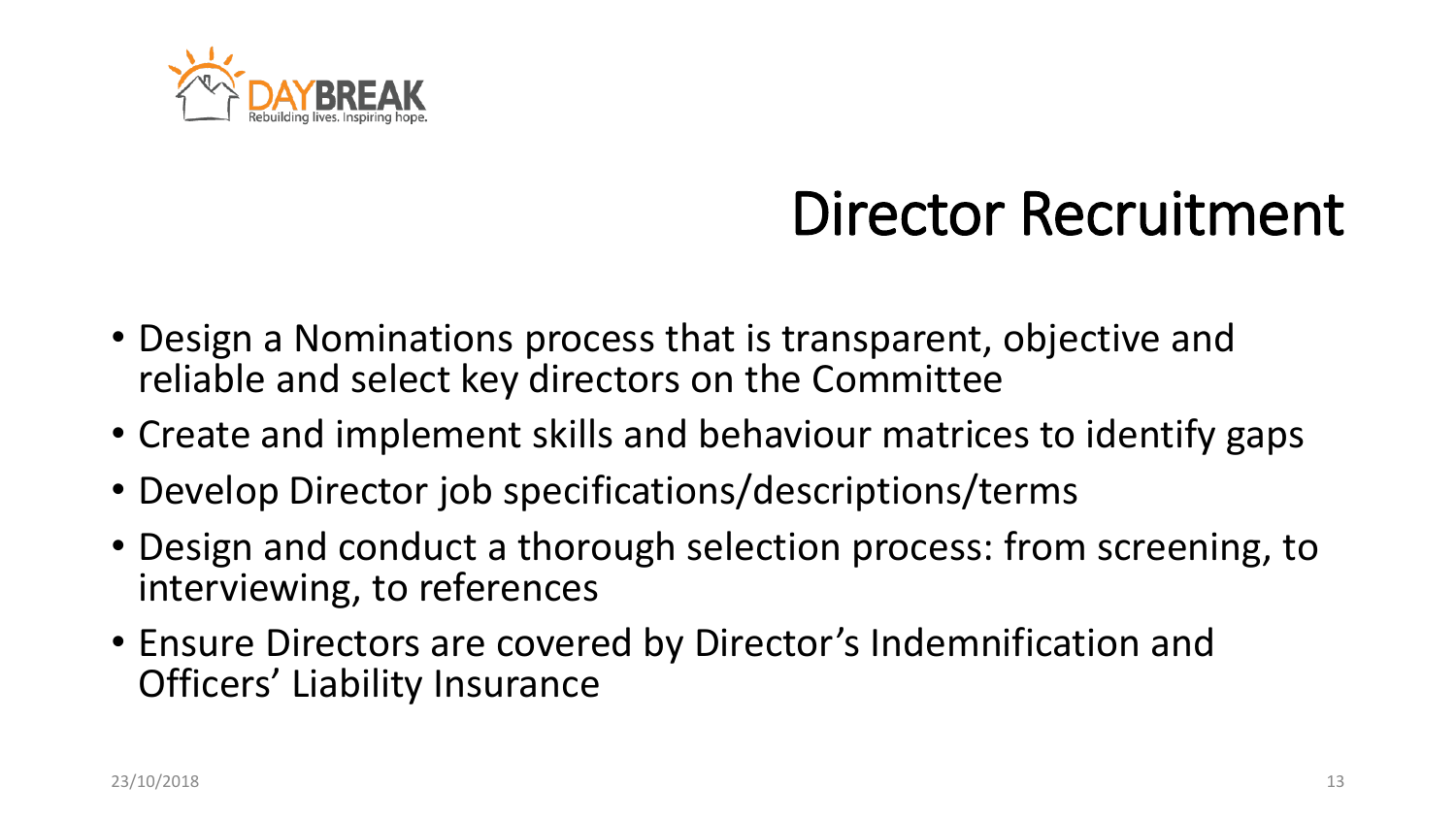

## Recruiting Great Boards

- Recruit for the 6 "C"s :
	- Chemistry, Candor, Communication, collaboration, collegiality, consensus
- Implement a positive culture:
	- Climate of trust and candor, culture of open dissent, individual accountability, annual review of board performance
- Establish Good Governance:
	- Clear roles and responsibilities, clear direction, effective accountability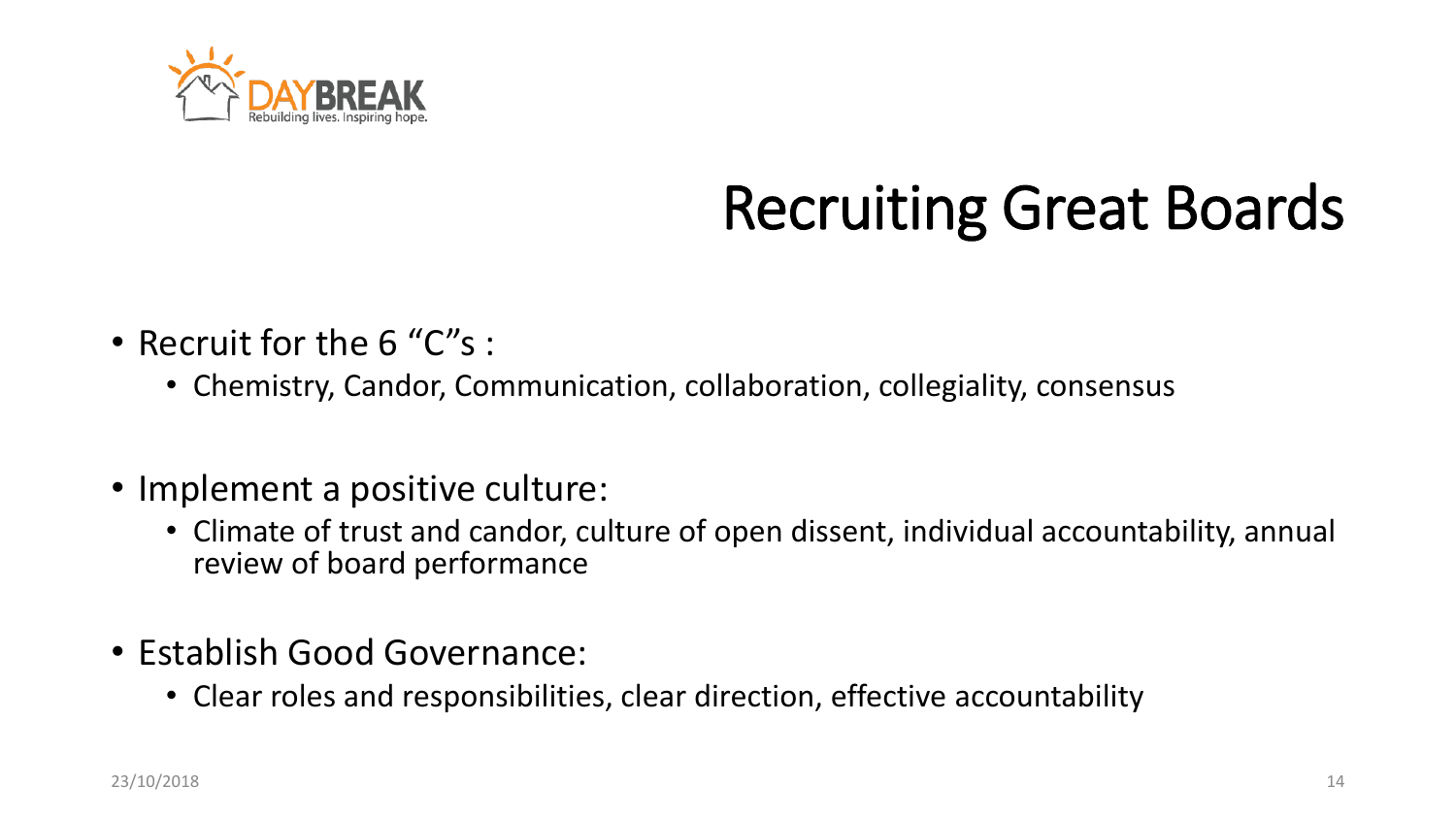

### Areas of Accountability

- Effective Governance (Adherence to principles of good governance)
- Planning, service delivery and results (goals, compliance, quality stds, regulations and reporting)
- Financial performance: achievement of objectives and application of sound financial controls
- Capacity and conduct of business: extent to which the organization has capacity, resources, people, tools, systems and structures to meet its objectives and over the long term, and adherence to operating values such as equity, prudence and integrity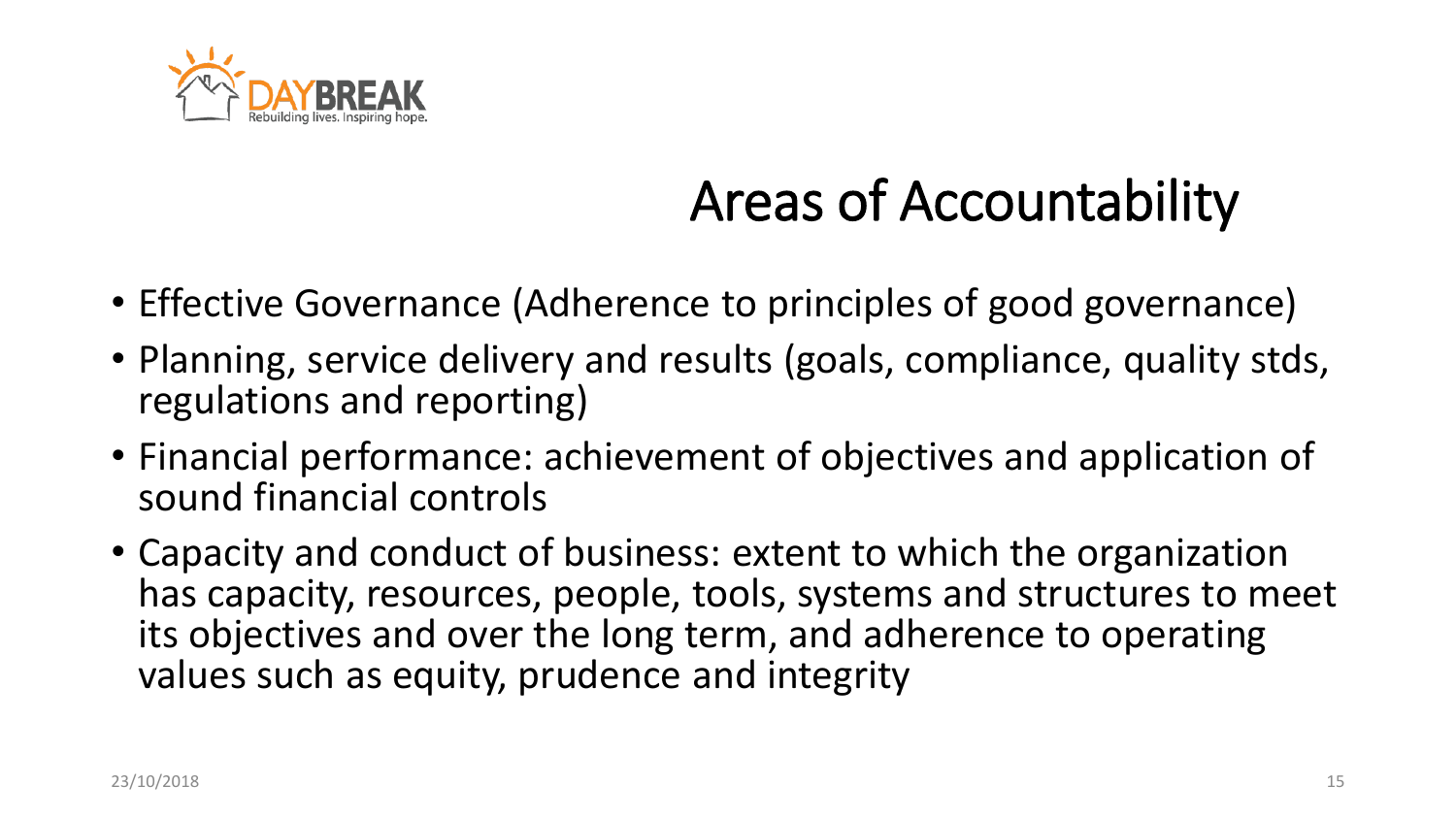

#### BROKEN LINKS: PERFORMANCE AND GOVERNANCE

- Champlain CCAC : budgets, scaling back operations
- Toronto Humane Society: Execs and Board charged with cruelty to animals
- Toronto Community Housing Corp: AG reports failure of:
	- controls over spending, following policies, oversight on operations
- Distribute local case study